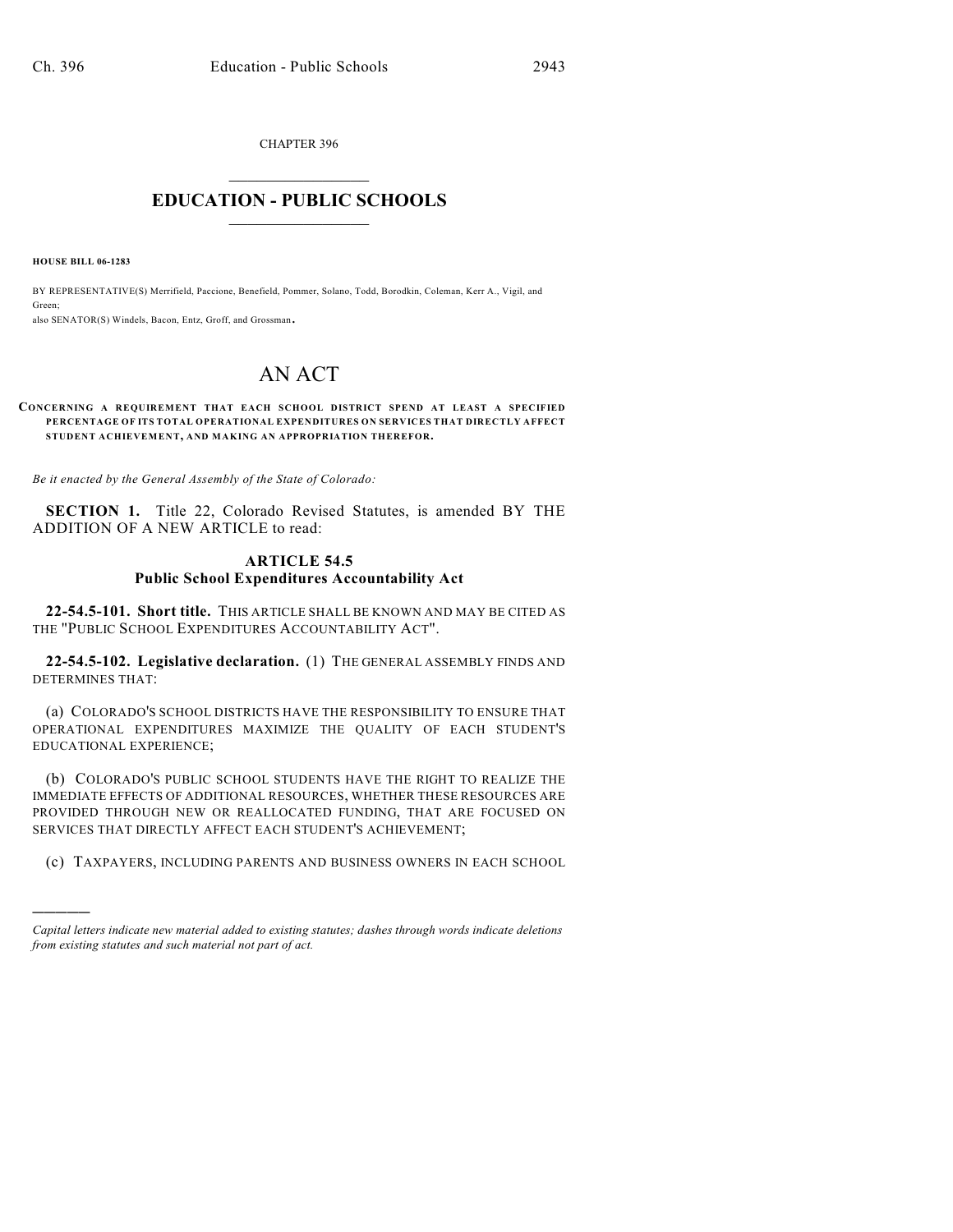DISTRICT, HAVE A RIGHT TO KNOW WHETHER THEIR TAX DOLLARS ARE BEING APPROPRIATELY BUDGETED AND SPENT BY THEIR SCHOOL DISTRICTS TO PROVIDE STUDENTS WITH AN OPPORTUNITY FOR A QUALITY EDUCATION.

(2) THE GENERAL ASSEMBLY THEREFORE DECLARES THAT, TO ENSURE ACCOUNTABILITY IN SCHOOL DISTRICT BUDGETING TO TAXPAYERS AND STUDENTS, IT IS NECESSARY TO REQUIRE EACH SCHOOL DISTRICT:

(a) TO ADOPT AN ANNUAL BUDGET REPORT IN A STANDARD FORMAT THAT PROVIDES TRANSPARENCY AND COMPARABILITY FROM DISTRICT TO DISTRICT FOR THE PURPOSE OF PUBLIC INSPECTION; AND

(b) TO SPEND A MINIMUM PERCENTAGE OF ITS OPERATIONAL EXPENDITURES ON SERVICES THAT DIRECTLY AFFECT STUDENT ACHIEVEMENT.

**22-54.5-103. Definitions.** AS USED IN THIS ARTICLE, UNLESS THE CONTEXT OTHERWISE REQUIRES:

(1) (a) "OPERATIONAL EXPENDITURES" MEANS ALL EXPENDITURES MADE BY A SCHOOL DISTRICT, WITH THE EXCEPTION OF THE FOLLOWING EXPENDITURES RELATED TO TYPES OF REVENUES:

(I) ALL MONEYS REQUIRED TO BE SET ASIDE FOR CAPITAL RESERVE AND RISK-MANAGEMENT FUNDING PURSUANT TO SECTION 22-54-105 (2);

(II) ALL MONEYS RECEIVED FOR CAPITAL CONSTRUCTION PURSUANT TO SECTION 22-54-117 OR 22-54-124;

(III) ALL MONEYS TRANSFERRED TO A DISTRICT CHARTER SCHOOL PURSUANT TO SECTION 22-30.5-112;

(IV) ALL MONEYS RECEIVED AS A MILL LEVY OVERRIDE PURSUANT TO SECTION 22-54-107.5 OR 22-54-108 THAT ARE UNRELATED TO SERVICES THAT DIRECTLY AFFECT STUDENT ACHIEVEMENT;

(V) ALL MONEYS SET ASIDE FOR THE SCHOOL DISTRICT'S OPERATING RESERVE FUND PURSUANT TO SECTION 22-44-106;

(VI) ALL MONEYS REQUIRED TO BE SET ASIDE FOR THE SCHOOL DISTRICT'S EMERGENCY RESERVE FUND PURSUANT TO SECTION 20 OF ARTICLE X OF THE STATE CONSTITUTION;

(VII) LOCAL REVENUES RECEIVED THROUGH LOCAL BOND ELECTIONS, INCLUDING INTEREST EARNINGS AND SPECIFIC OWNERSHIP TAXES RELATED TO BOND REDEMPTION FUNDS;

(VIII) BOND REDEMPTION FUNDS;

(IX) LOCAL, STATE, FEDERAL, AND PRIVATE FUNDS RECEIVED FOR A DESIGNATED PURPOSE THAT ARE UNRELATED TO SERVICES THAT DIRECTLY AFFECT STUDENT ACHIEVEMENT;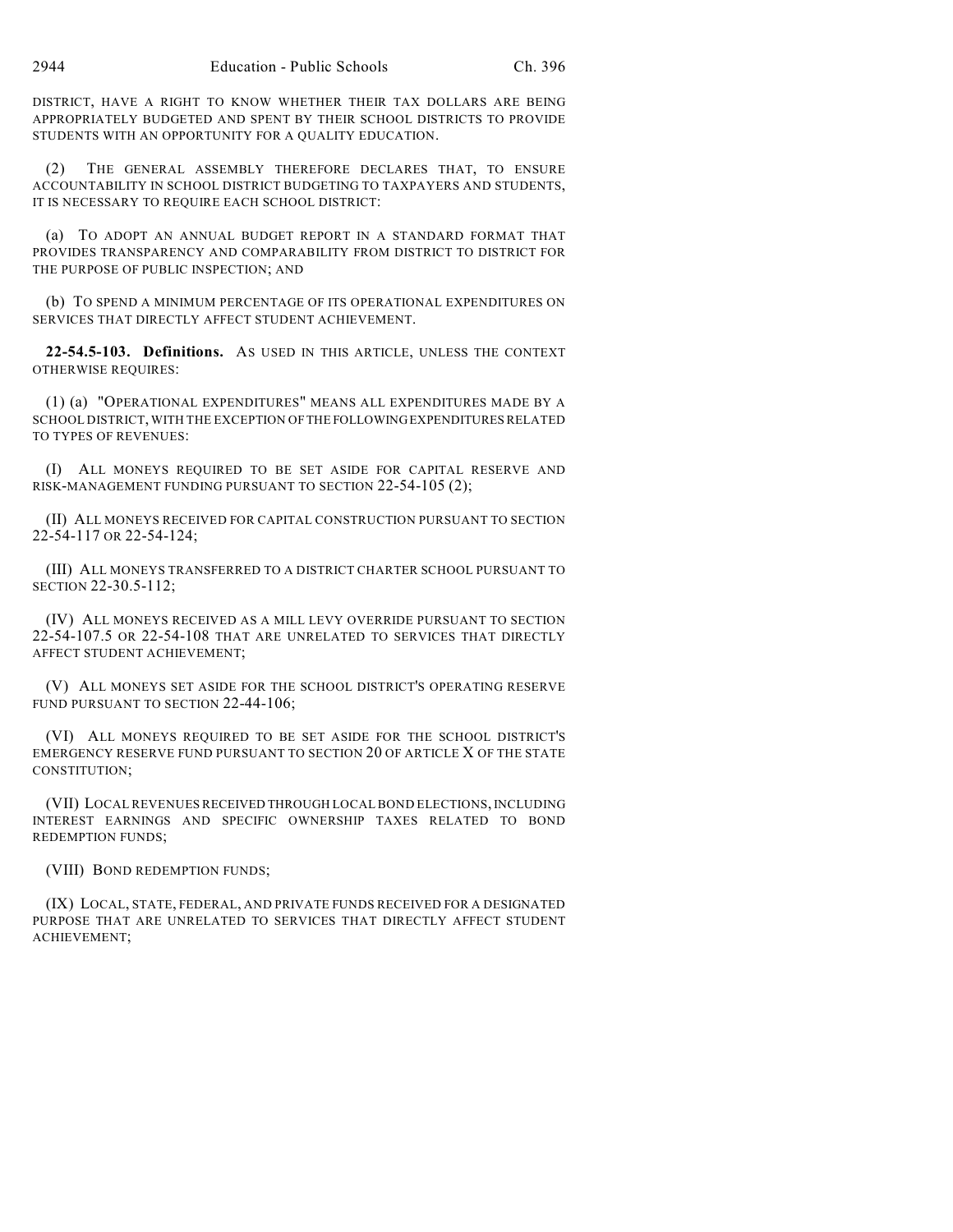(X) ENTERPRISE FUNDS FROM PROGRAMS THAT ARE UNRELATED TO SERVICES THAT DIRECTLY AFFECT STUDENT ACHIEVEMENT;

(XI) TRUST AND AGENCY FUNDS RECEIVED FOR A DESIGNATED PURPOSE; AND

(XII) INTERNAL SERVICE FUNDS, AS SUCH FUNDS ARE DEFINED BY GENERALLY ACCEPTED ACCOUNTING PRINCIPLES FOR GOVERNMENTS, WITH THE EXCEPTION OF PROPERTY TAX REVENUES OR ALLOCATIONS ATTRIBUTABLE TO THE GENERAL FUND PURSUANT TO SECTION 22-54-105 AND THE CORRESPONDING EXPENDITURES OF SUCH PROPERTY TAXES OR ALLOCATIONS.

(2) (a) "SERVICES THAT DIRECTLY AFFECT STUDENT ACHIEVEMENT" MEANS PROGRAMS AND SERVICES FUNDED BY A SCHOOL DISTRICT'S TOTAL BUDGET THAT HAVE AN IMMEDIATE EFFECT ON THE QUALITY OF A STUDENT'S EDUCATIONAL EXPERIENCE, INCLUDING BUT NOT LIMITED TO:

(I) SALARIES AND BENEFITS OF SCHOOL PERSONNEL WHO HOLD EDUCATOR OR OTHER PROFESSIONAL LICENSES OR CERTIFICATIONS, INCLUDING BUT NOT LIMITED TO PRINCIPALS, ASSISTANT PRINCIPALS, ACADEMIC OR DISCIPLINARY DEANS, TEACHERS, SUBSTITUTE TEACHERS, SCHOOL LIBRARIANS AND MEDIA SPECIALISTS, SCHOOL COUNSELORS, SCHOOL NURSES, SCHOOL PSYCHOLOGISTS, AND SCHOOL SOCIAL WORKERS;

(II) SALARIES AND BENEFITS OF SCHOOL PERSONNEL WHO DO NOT HOLD EDUCATOR OR OTHER PROFESSIONAL LICENSES OR CERTIFICATIONS, INCLUDING BUT NOT LIMITED TO PARAPROFESSIONALS, BUS DRIVERS, FOOD SERVICE EMPLOYEES, SCHOOL SUPPORT STAFF, AND ATHLETIC COACHES;

(III) SUPPLIES, MATERIALS, EQUIPMENT, AND TECHNOLOGY INTENDED TO SERVE AN INSTRUCTIONAL PURPOSE;

(IV) INSTRUCTIONAL SERVICES PURCHASED BY A SCHOOL DISTRICT FROM INDIVIDUALS OR ENTITIES OUTSIDE THE SCHOOL DISTRICT;

(V) INSTRUCTIONAL SERVICES PROVIDED THROUGH ENTERPRISE PROGRAMS, INCLUDING BUT NOT LIMITED TO PRESCHOOL, FULL-DAY KINDERGARTEN, BEFORE-AND AFTER-SCHOOL PROGRAMS, TUTORING, AND EXTENDED-DAY PROGRAMS;

(VI) EXTRACURRICULAR STUDENT ACTIVITIES, INCLUDING BUT NOT LIMITED TO ATHLETICS; AND

(VII) CERTAIN SUPPORT SERVICES PROVIDED AT THE SCHOOL LEVEL, INCLUDING:

(A) INSTRUCTIONAL SUPPORT, INCLUDING BUT NOT LIMITED TO THE COORDINATION, DELIVERY, EVALUATION, AND TECHNOLOGICAL SUPPORT OF TEACHER TRAINING AND PROFESSIONAL DEVELOPMENT, CURRICULUM DEVELOPMENT, AND STUDENT TESTING;

(B) STUDENT SUPPORT, INCLUDING BUT NOT LIMITED TO THE COORDINATION, DELIVERY, EVALUATION, AND TECHNOLOGICAL SUPPORT OF COLLEGE PLACEMENT SERVICES, STUDENT HEALTH CARE AND MEDICAL SERVICES, NUTRITIONAL SERVICES,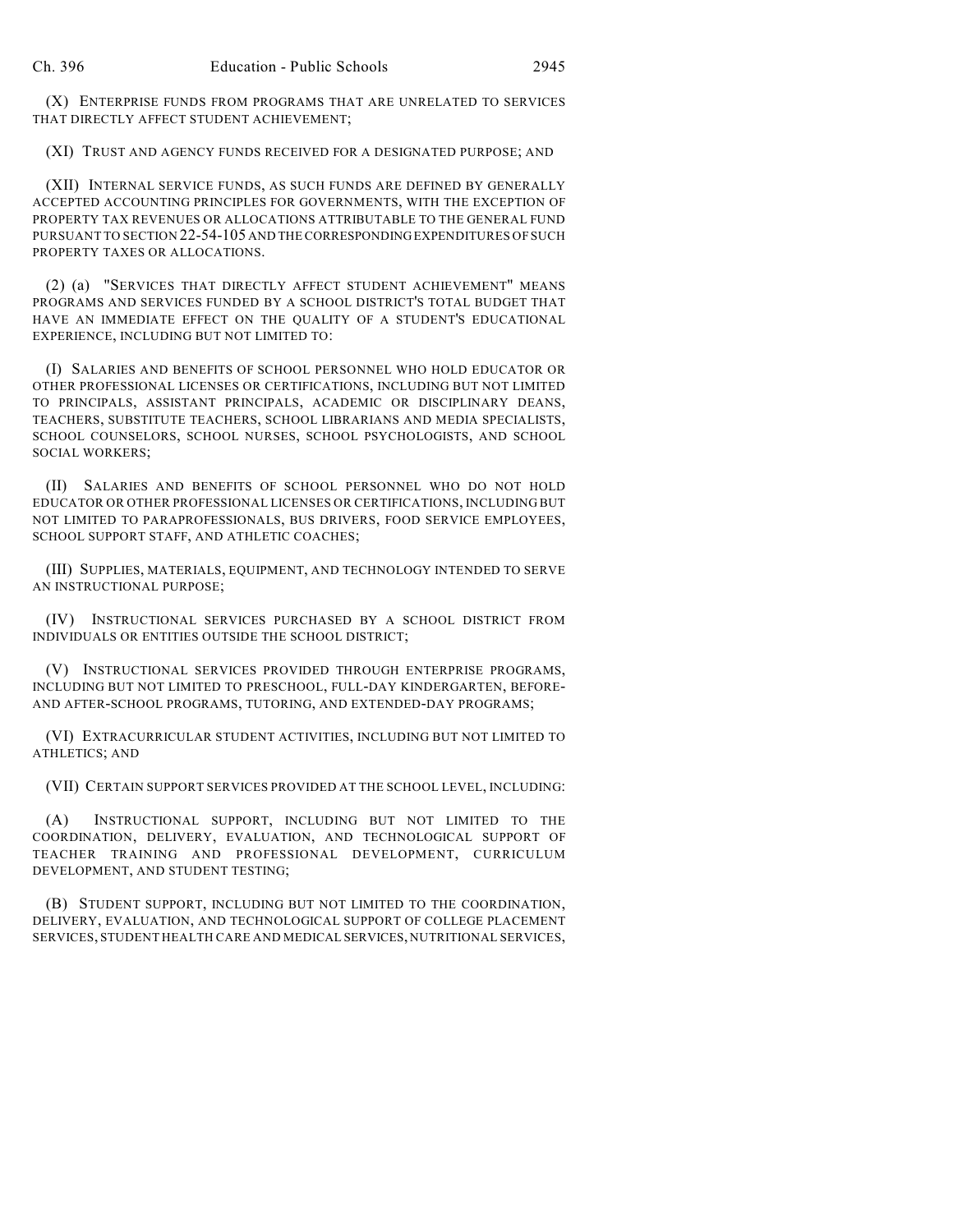AND ATTENDANCE AND OTHER STUDENT RECORD-KEEPING SERVICES;

(C) FOOD SERVICES FOR STUDENTS; AND

(D) TRANSPORTATION FOR STUDENTS.

(b) "SERVICES THAT DIRECTLY AFFECT STUDENT ACHIEVEMENT" DOES NOT INCLUDE:

(I) CENTRAL SCHOOL DISTRICT OFFICE SERVICES AND BUSINESS SERVICES, INCLUDING BUT NOT LIMITED TO ACCOUNTING, BUDGETING, PAYROLL, RECEIVING, PURCHASING, PLANNING, RECRUITING, HUMAN RESOURCES ADMINISTRATION, RISK MANAGEMENT ADMINISTRATION, AND COMMUNICATIONS;

(II) GENERAL SCHOOL DISTRICT ADMINISTRATION, INCLUDING BUT NOT LIMITED TO:

(A) SALARIES AND BENEFITS OF SCHOOL DISTRICT SUPERINTENDENTS, ASSISTANT SUPERINTENDENTS, AND OTHER PERSONNEL ASSOCIATED WITH CENTRAL SCHOOL DISTRICT OFFICE SERVICES AND BUSINESS SERVICES, AS THESE SERVICES ARE DESCRIBED IN SUBPARAGRAPH (I) OF THIS PARAGRAPH (b); AND

(B) ADMINISTRATIVE FUNCTIONS, INCLUDING BUT NOT LIMITED TO COSTS ASSOCIATED WITH SCHOOL DISTRICT DIRECTORS, LEGAL MATTERS, AUDITS, FEES PAID TO THE COUNTY TREASURER, AND ELECTIONS; OR

(III) OPERATIONS AND MAINTENANCE OF FACILITIES, INCLUDING BUT NOT LIMITED TO PROPERTY INSURANCE PAYMENTS; MAINTENANCE AND REPAIR OF BUILDINGS, GROUNDS, VENTILATION SYSTEMS, EQUIPMENT, AND SECURITY SYSTEMS; AND THE SALARIES AND BENEFITS OF CUSTODIAL, MAINTENANCE, AND GROUNDS PERSONNEL.

(3) "STATE BOARD" MEANS THE STATE BOARD OF EDUCATION.

**22-54.5-104. Annual budget reporting.** (1) EACH SCHOOL DISTRICT SHALL PREPARE AN ANNUAL BUDGET AS REQUIRED BY SECTION 22-44-105 AND FILE THAT BUDGET WITH THE DEPARTMENT OF EDUCATION ON OR BEFORE DECEMBER 31, 2007, AND ON OR BEFORE DECEMBER 31 EACH YEAR THEREAFTER.

(2) THE STATE BOARD SHALL DESIGNATE A STANDARD FORMAT FOR THE SCHOOL DISTRICTS' ANNUAL BUDGETS BY JULY 1, 2007.

(3) EACH SCHOOL DISTRICT SHALL ADOPT THE DESIGNATED ANNUAL BUDGET FORMAT PURSUANT TO SECTION 22-44-110. THE STANDARD FORMAT FOR THE ANNUAL BUDGET SHALL SUMMARIZE REVENUES BY REVENUE SOURCE AND SHALL SUMMARIZE EXPENDITURES BY FUNCTION, FUND, AND OBJECT AS THESE TERMS ARE DEFINED IN SECTION 22-44-102.

(4) THE ANNUAL BUDGET REPORT FORMAT DESIGNATED BY THE STATE BOARD SHALL BE SUBSTANTIALLY CONSISTENT FROM YEAR TO YEAR.

**22-54.5-105. Expenditures on student services.** (1) EXCEPT AS OTHERWISE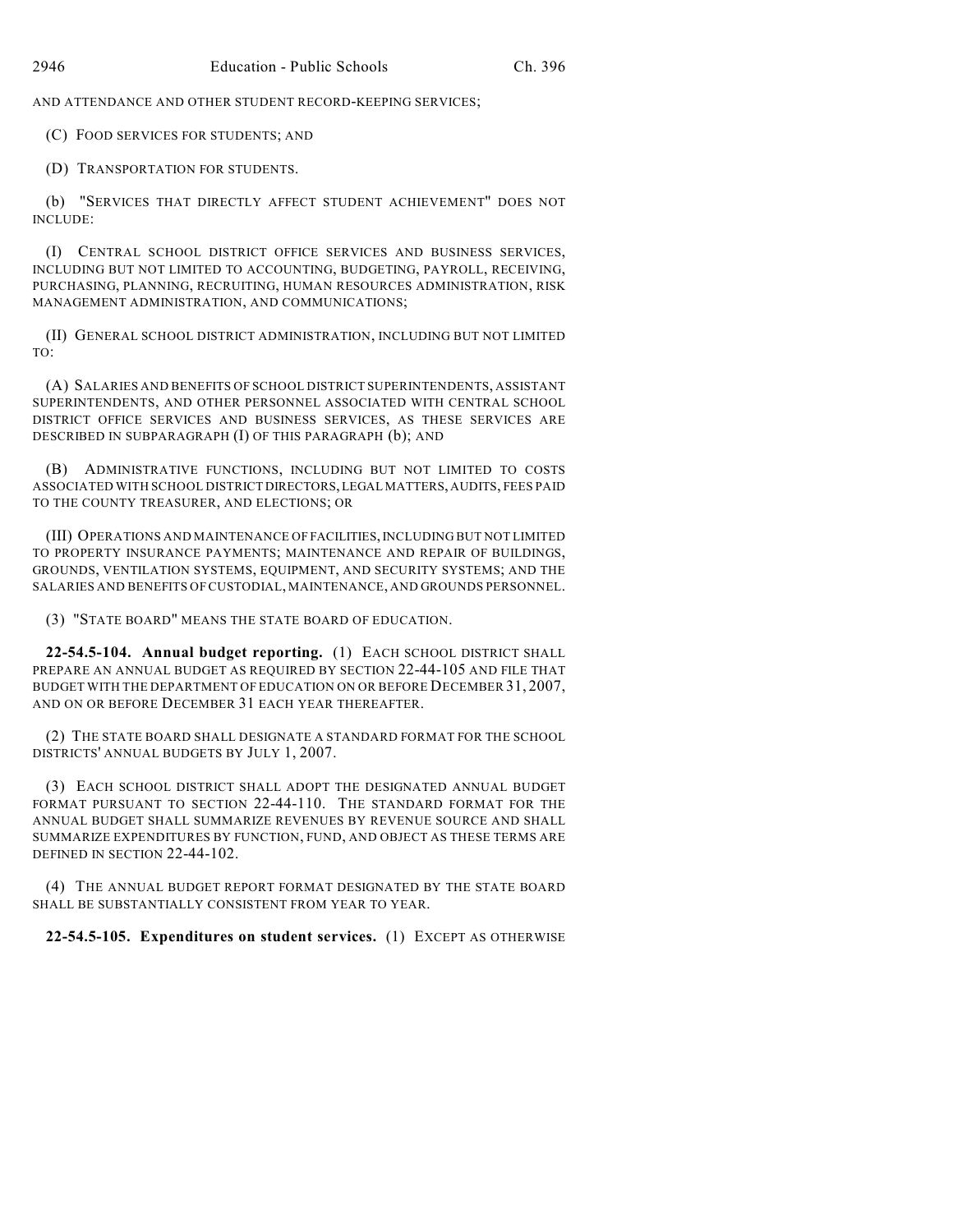PROVIDED IN SUBSECTION (2) OF THIS SECTION AND IN SECTION 22-54.5-106 (2), IN THE 2007-08 BUDGET YEAR, AND IN EACH BUDGET YEAR THEREAFTER, EACH SCHOOL DISTRICT SHALL SPEND AT LEAST SIXTY-FIVE PERCENT OF ITS OPERATIONAL EXPENDITURES ON SERVICES THAT DIRECTLY AFFECT STUDENT ACHIEVEMENT. EXPENDITURES BY A CHARTER SCHOOL WITHIN A SCHOOL DISTRICT SHALL NOT BE CONSIDERED EXPENDITURES BY THAT SCHOOL DISTRICT.

(2) A SCHOOL DISTRICT MAY HOLD A PUBLIC ELECTION FOR THE PURPOSE OF DETERMINING WHETHER VOTERS IN THE SCHOOL DISTRICT WISH TO EXEMPT THE SCHOOL DISTRICT FROM THE OPERATIONAL EXPENDITURES REQUIREMENT SPECIFIED IN SUBSECTION (1) OF THIS SECTION. IF A MAJORITY OF VOTERS IN A SCHOOL DISTRICT VOTE TO EXEMPT THE SCHOOL DISTRICT FROM THE OPERATIONAL EXPENDITURES REQUIREMENT SPECIFIED IN SUBSECTION (1) OF THIS SECTION, THE SCHOOL DISTRICT SHALL BE EXEMPT FROM THE OPERATIONAL EXPENDITURES REQUIREMENT.

(3) THE STATE BOARD SHALL ANNUALLY DETERMINE WHETHER A SCHOOL DISTRICT HAS SATISFIED THE OPERATIONAL EXPENDITURES REQUIREMENT SPECIFIED IN SUBSECTION (1) OF THIS SECTION. THE STATE BOARD SHALL BASE THIS DETERMINATION UPON THE END-OF-YEAR FINANCIAL AUDIT OF THE SCHOOL DISTRICT'S BUDGET CONDUCTED PURSUANT TO SECTION 22-32-109 (1) (k) AND NOT UPON THE ANNUAL BUDGET PREPARED BY THE SCHOOL DISTRICT PURSUANT TO SECTIONS 22-44-105 AND 22-54.5-104.

(4) BEFORE DECEMBER 31, 2008, AND BEFORE DECEMBER 31 EACH YEAR THEREAFTER, THE STATE BOARD SHALL REPORT TO THE GENERAL ASSEMBLY A LIST OF ALL SCHOOL DISTRICTS IN THE STATE THAT:

(a) FAILED IN THE PRECEDING SCHOOL YEAR TO SATISFY THE OPERATIONAL EXPENDITURES REQUIREMENT SPECIFIED IN SUBSECTION (1) OF THIS SECTION; AND

(b) ARE NOT EXEMPT FROM THE OPERATIONAL EXPENDITURES REQUIREMENT SPECIFIED IN SUBSECTION (1) OF THIS SECTION AS A RESULT OF A LOCAL ELECTION HELD PURSUANT TO SUBSECTION (2) OF THIS SECTION OR A WAIVER ISSUED PURSUANT TO SECTION 22-54.5-106 (2) (a).

(5) THE GENERAL ASSEMBLY MAY IMPOSE SANCTIONS UPON A SCHOOL DISTRICT THAT FAILS TO SATISFY THE OPERATIONAL EXPENDITURES REQUIREMENT SPECIFIED IN SUBSECTION (1) OF THIS SECTION UNLESS THE SCHOOL DISTRICT IS EXEMPT FROM THE REQUIREMENT AS A RESULT OF A LOCAL ELECTION HELD PURSUANT TO SUBSECTION (2) OF THIS SECTION OR A WAIVER ISSUED PURSUANT TO SECTION 22-54.5-106 (2) (a).

**22-54.5-106. Enforcement - waivers - local elections.** (1) EXCEPT AS OTHERWISE PROVIDED IN SUBSECTIONS (2) AND (3) OF THIS SECTION, IF A SCHOOL DISTRICT FAILS TO SATISFY THE OPERATIONAL EXPENDITURES REQUIREMENT SPECIFIED IN SECTION 22-54.5-105 (1) IN THE 2007-08 BUDGET YEAR OR A BUDGET YEAR THEREAFTER, THE SCHOOL DISTRICT SHALL INCREASE ITS OPERATIONAL EXPENDITURES ON SERVICES THAT DIRECTLY AFFECT STUDENT ACHIEVEMENT BY TWO PERCENT OF ITS TOTAL OPERATIONAL EXPENDITURES EACH YEAR UNTIL THE SCHOOL DISTRICT SATISFIES THE OPERATIONAL EXPENDITURES REQUIREMENT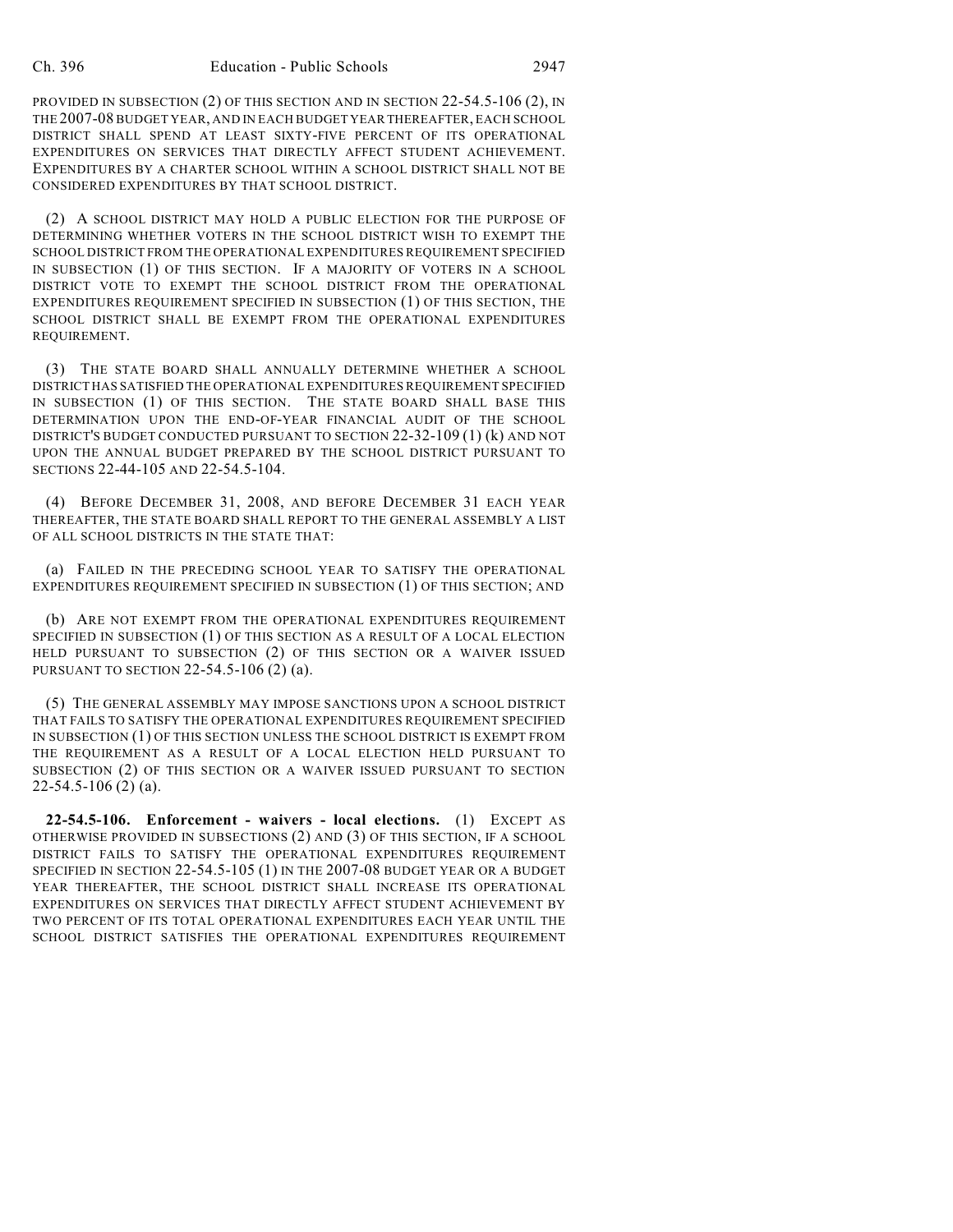SPECIFIED IN SECTION 22-54.5-105 (1).

(2) (a) A SCHOOL DISTRICT THAT HAS FAILED TO SATISFY THE OPERATIONAL EXPENDITURES REQUIREMENT SPECIFIED IN SECTION 22-54.5-105 (1) MAY APPLY TO THE STATE BOARD FOR A WAIVER, PURSUANT TO SECTION 22-2-117, EXCUSING THE SCHOOL DISTRICT FROM COMPLIANCE WITH THE OPERATIONAL EXPENDITURES REQUIREMENT.

(b) A SCHOOL DISTRICT THAT APPLIES FOR A WAIVER PURSUANT TO THIS SUBSECTION (2) SHALL SPECIFY IN THE APPLICATION THE MANNER IN WHICH IT SHALL COMPLY WITH THE INTENT OF THE OPERATIONAL EXPENDITURES REQUIREMENT AND SHALL BE ACCOUNTABLE TO THE STATE BOARD FOR SUCH COMPLIANCE.

(c) IF A SCHOOL DISTRICT THAT HAS FAILED TO MEET THE OPERATIONAL EXPENDITURES REQUIREMENT SPECIFIED IN SECTION 22-54.5-105 (1) APPLIES TO THE STATE BOARD FOR A WAIVER PURSUANT TO THIS SUBSECTION (2), THE STATE BOARD MAY, PURSUANT TO SECTION 22-2-117, APPROVE A WAIVER EXCUSING THE SCHOOL DISTRICT FROM COMPLIANCE WITH THE OPERATIONAL EXPENDITURES REQUIREMENT.

(d) THE STATE BOARD MAY IDENTIFY CRITERIA FOR APPROVAL OR DENIAL OF A WAIVER PURSUANT TO THIS SUBSECTION (2).

(e) IF THE STATE BOARD GRANTS A WAIVER TO A SCHOOL DISTRICT PURSUANT TO THIS SUBSECTION (2), THE STATE BOARD MAY ORALLY NOTIFY THE SCHOOL DISTRICT OF THE DECISION TO GRANT THE WAIVER. IF THE STATE BOARD DENIES A WAIVER TO A SCHOOL DISTRICT PURSUANT TO THIS SUBSECTION (2), THE STATE BOARD SHALL NOTIFY THE SCHOOL DISTRICT IN WRITING THAT THE REQUEST HAS BEEN DENIED AND SPECIFY THE REASONS FOR THE DENIAL.

(f) IF THE STATE BOARD GRANTS A WAIVER TO A SCHOOL DISTRICT PURSUANT TO THIS SUBSECTION (2), THE WAIVER SHALL BE VALID FOR ONE YEAR, AFTER WHICH TIME THE SCHOOL DISTRICT SHALL EITHER:

(I) MEET THE OPERATIONAL EXPENDITURES REQUIREMENT SPECIFIED IN SECTION  $22 - 54.5 - 105(1);$ 

(II) REAPPLY TO THE STATE BOARD FOR ANOTHER WAIVER; OR

(III) BECOME EXEMPT FROM THE OPERATIONAL EXPENDITURES REQUIREMENT SPECIFIED IN SECTION 22-54.5-105 (1) AS THE RESULT OF A PUBLIC ELECTION HELD PURSUANT TO SECTION 22-54.5-105 (2).

(3) PURSUANT TO SECTION 22-54.5-105 (2), THE VOTERS OF A SCHOOL DISTRICT MAY, THROUGH A PUBLIC ELECTION, EXEMPT THE SCHOOL DISTRICT FROM THE OPERATIONAL EXPENDITURES REQUIREMENT SPECIFIED IN SECTION 22-54.5-105 (1).

**SECTION 2.** 22-44-111, Colorado Revised Statutes, is amended BY THE ADDITION OF A NEW SUBSECTION to read:

**22-44-111. Budget - filing.** (3) THE BOARD OF EDUCATION SHALL REPORT ITS ADOPTED BUDGET TO THE DEPARTMENT OF EDUCATION ON OR BEFORE DECEMBER